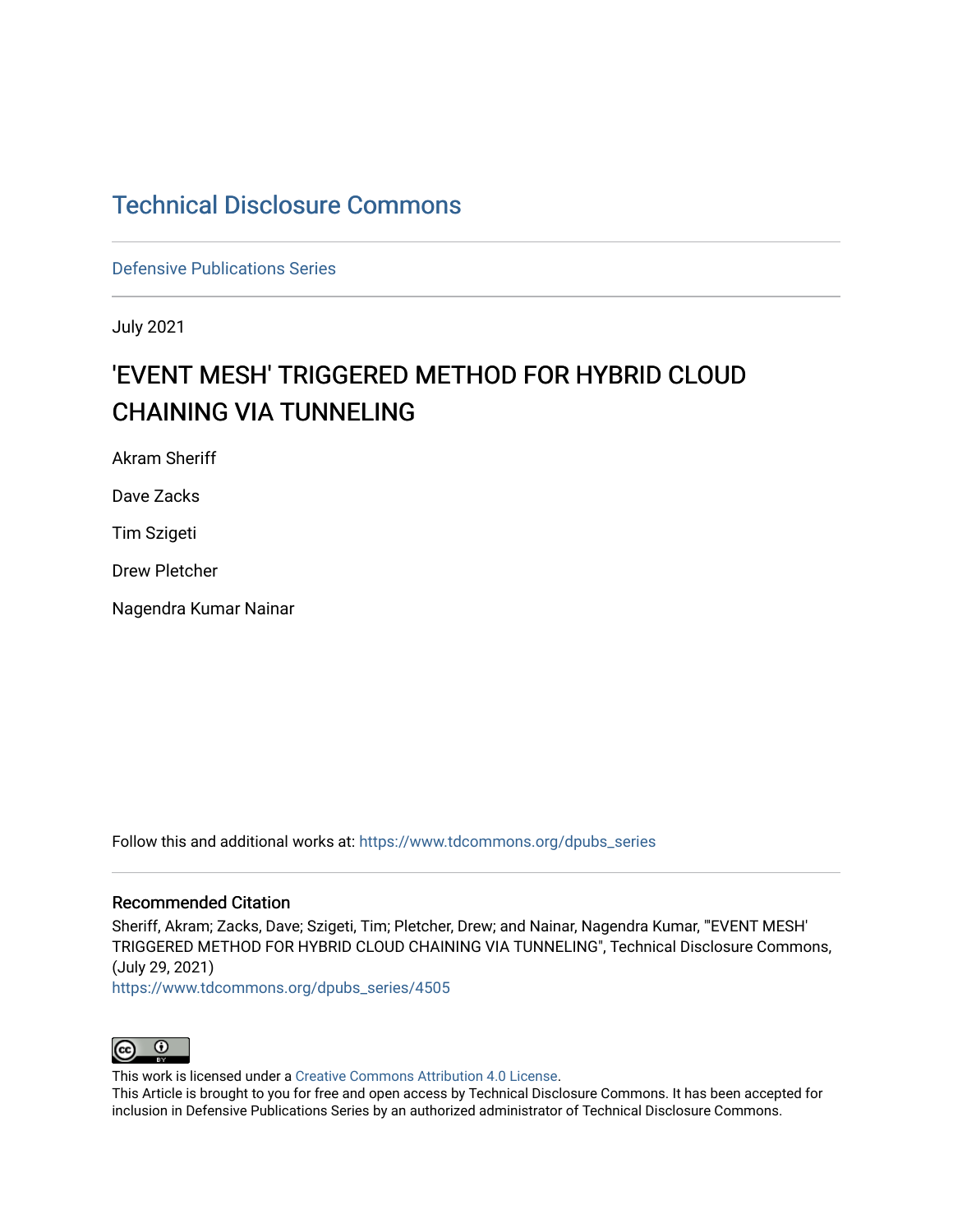## 'EVENT MESH' TRIGGERED METHOD FOR HYBRID CLOUD CHAINING VIA TUNNELING

AUTHORS: Akram Sheriff Dave Zacks Tim Szigeti Drew Pletcher Nagendra Kumar Nainar

#### ABSTRACT

The evolution of cloud native application architectures has yielded infrastructures (comprising microservices, etc.) entailing a variety of challenges. The need exists for an optimum 'Event Mesh' type of technique for sending data via asynchronous event handling mechanisms across cloud scale data center sites (e.g., in different regions) that is agnostic to any underlying facilities. Such a sharing of contextual data between clusters across hybrid cloud environments may be referred to as 'Hybrid Cloud Chaining' within the context of the techniques that are presented herein. To address the types of challenges that were described above, techniques are presented herein that provide an adaptive Event Mesh-driven method to identify an optimum traffic engineered path, through the use of Segment Routing over Internet Protocol (IP) version 6 (SRv6) elements, for performing 'cloud chaining' across clusters in a hybrid cloud environment.

#### DETAILED DESCRIPTION

The evolution of cloud native application architectures has yielded infrastructures that are built on top of microservices for decoupling traditional monolithic applications into multiple functional service components such as, for example, a single sign-on (SSO) or authentication service, a transaction check service, a backend service, an inventory service, etc. With a service-oriented architecture (SOA) an application developer still has the challenge of removing the communications issues between the SOA services. Otherwise, the application developers would lose their agility as they must add networkcentric communication code. While microservices development is dominated by a Hypertext Transfer Protocol (HTTP) representational state transfer (REST or RESTful)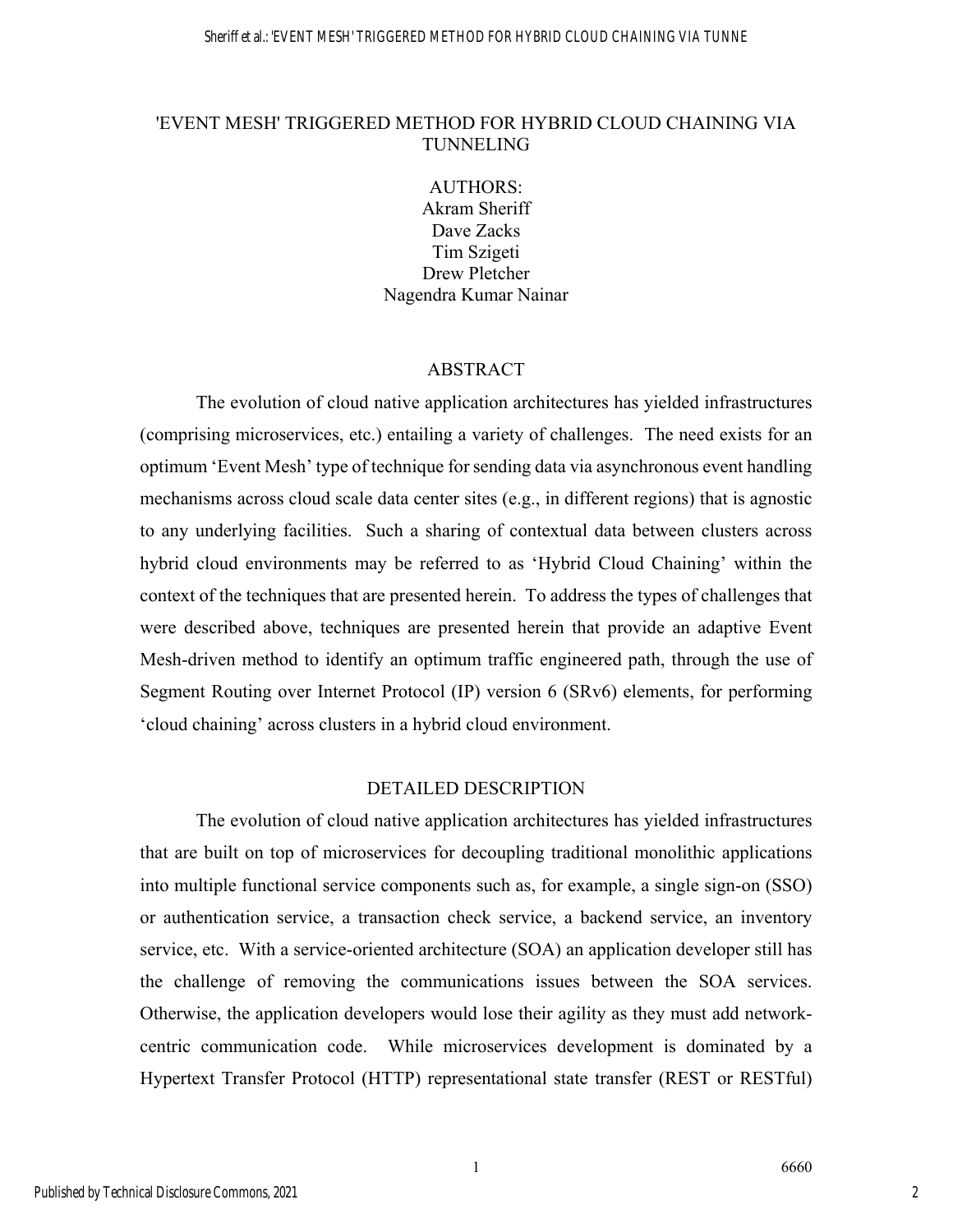paradigm, SOA developers use a variety of solutions to address the network-centric issues that are associated with distributed message services including, for example, web services based on the Web Services Description Language (WSDL) and Simple Object Access Protocol (SOAP), RESTful HTTP, Extensible Markup Language (XML) remote procedure calls (RPCs), and message brokers. The extensive use of web services and the inherent orchestration complexity based on technology such as Business Process Execution Language (BPEL) has pushed too much functionality into the network component (e.g., middleware, process flow software, etc.) causing many kinds of inter-process communication (IPC) and interconnecting services problems.

Traditionally, in a client-server web application architecture, a solution to these types of issues involves the use of a message queue broker. However, in a cloud native application architecture the use of publish-subscribe-based event brokers have aided applications that are built in the same site in the physical infrastructure but not across different physical infrastructures. There are still issues, as discussed below, for which a service mesh (SM) or a non-service mesh (NSM) is unable to handle for an event-triggered microservices-based application architecture in such an infrastructure environment. The issues that were referred to above include, for example:

- A lack of support for asynchronous event or stream processing.
- Most traffic shaping and network services only apply to synchronous requestreply message exchange patterns and HTTP transport.
- Being limited to connection-oriented routing and the targeting of transport connections, not the routing of actual data.
- A service mesh is currently mostly available in Kubernetes (or K8) clusters, including variants, because it is the Kubernetes network abstractions that make it feasible to implement east-west routing.
- Microservices that use raw Transmission Control Protocol (TCP) network connections will only benefit from Transport Layer Security (TLS) between sidecars and the telemetry data that is gathered by the sidecars.
- A service mesh cannot be used in hybrid cloud environments where an integration or movement of contextual data from a Kubernetes cluster to a Non-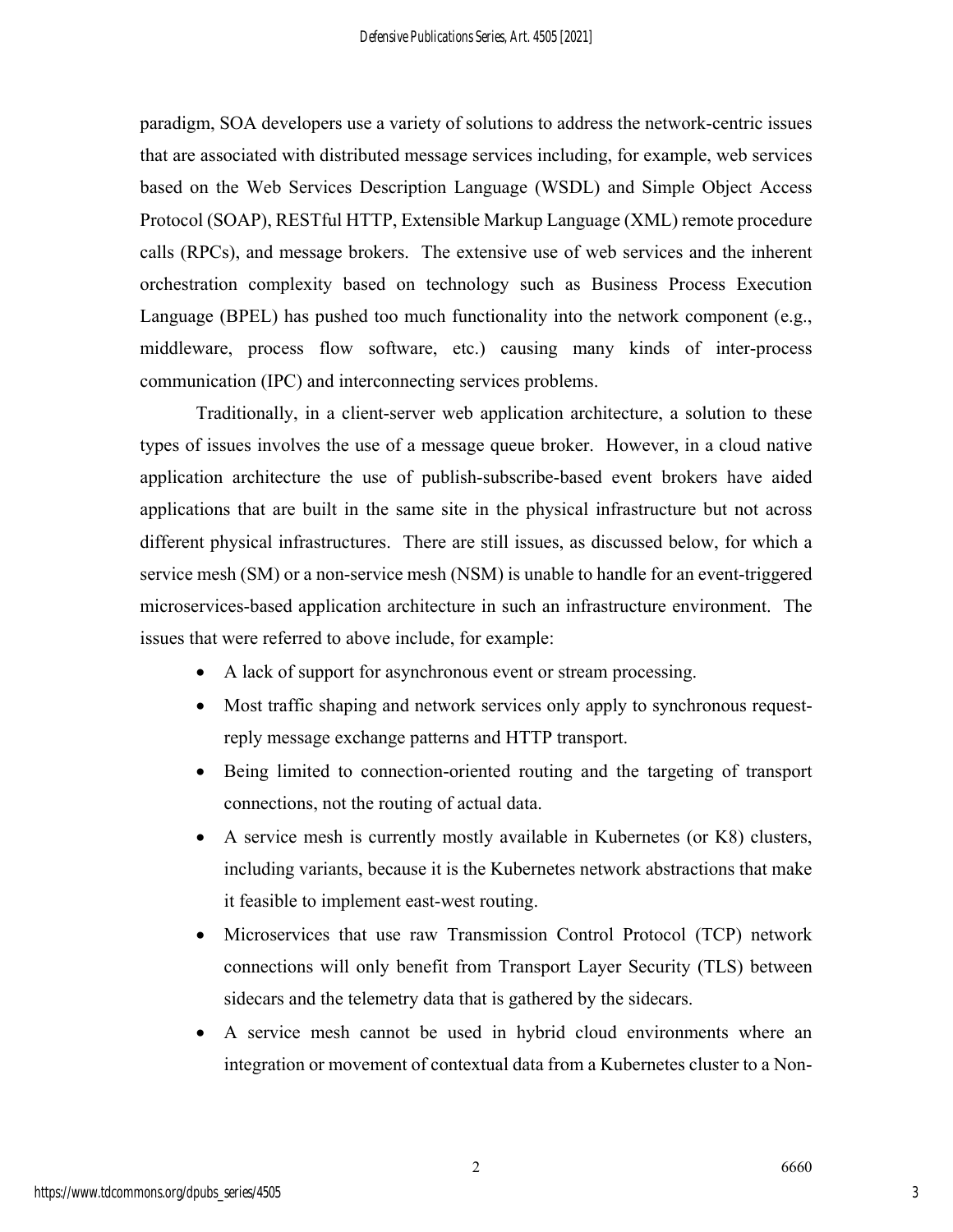K8 based application container orchestration cluster is required for traffic flow in an east-west direction.

This mandates the need for an optimum 'Event Mesh' type of technique for sending data via asynchronous event handling mechanisms across cloud scale data center sites (in, for example, different regions) which is agnostic to any underlying facilities (such as, for example, distributed message queuing bus architectures like the Advanced Message Queuing Protocol (AMQP), Apache Kafka, Apache pulsar, Knative, etc.). This sharing of contextual data between K8 clusters or between a K8 and a non-K8 cluster across hybrid cloud environments may be referred to as 'Hybrid Cloud Chaining' within the context of the techniques that are presented herein.

To address the types of challenges that were described above, techniques are presented herein that support an Event Mesh-based tunneling workflow that allows for the exchange of data between K8 clusters. The same tunneling technique also supports the integration of K8 and a non-K8 environments via an Event Mesh.

Aspects of the techniques presented herein propose novel workflows for interconnecting cloud scale data centers across different sites through a Primary-Secondary tunneling interface by using an Event Mesh-based technique in hybrid cloud architectures. When connecting Kubernetes clusters to a multi-cloud management system through Kubernetes API hosting the main technical challenge lies in establishing cluster tunnels through optimum traffic engineered paths across regions.

Figure 1, below, illustrates elements of a multi-cloud Event Mesh, as described above, according to aspects of the techniques presented herein.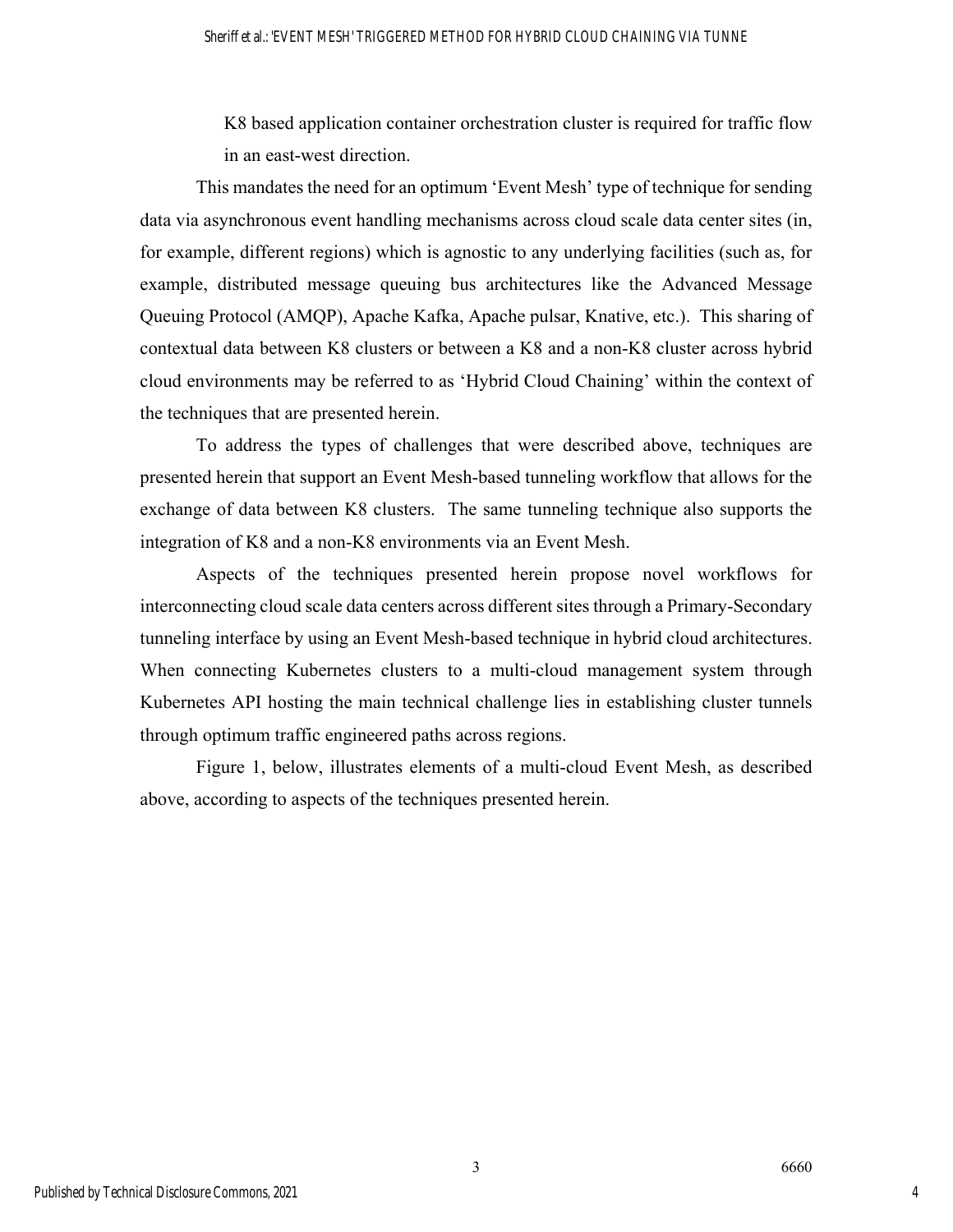**Multi-Cloud Event Mesh** 



*Figure 1: Illustrative Event Mesh* 

Figure 2, below, depicts various cloud scale data center interconnections, as described above, according to aspects of the techniques presented herein.



*Figure 2: Exemplary Interconnections*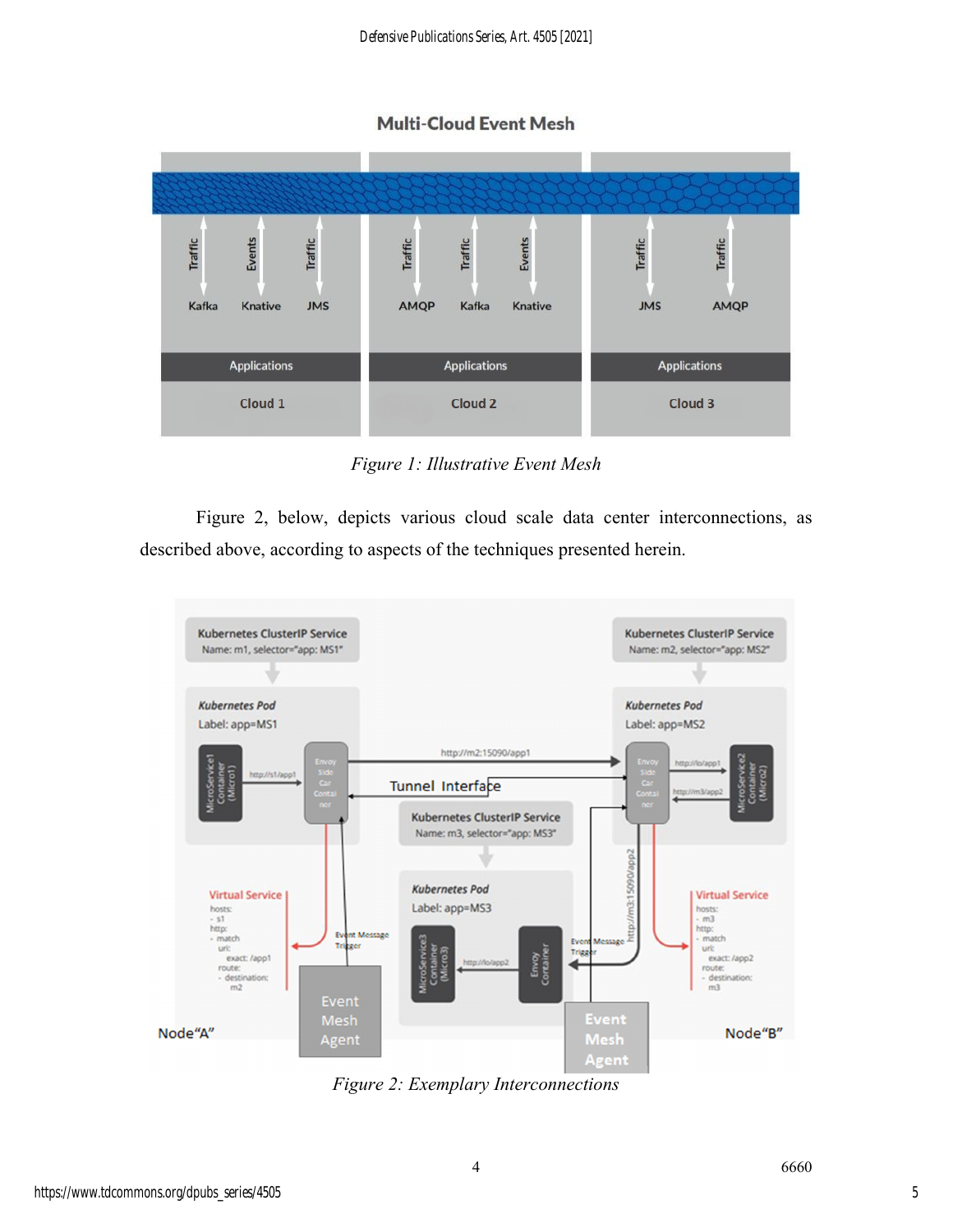Figure 3, below, illustrates aspects of the techniques presented herein and will be described in the narrative that is presented below.



*Figure 3: Illustrative Event Mesh Agent* 

As depicted in Figure 3, above, a virtual service lookup will result in the forwarding of an incoming request to M2 where M2 is another service that is hosted both on Cloud 1 and Cloud 2. The Event Mesh Agent is augmented with performance awareness that dynamically modifies the local table based on the performance.

As illustrated in Figure 3, above, initially the local table may identify replicating and forwarding the request to both of the instances that are running on Cloud 1 and Cloud 2. Further, additional details may be included in the overlay header (such as, for example, Segment Routing over Internet Protocol (IP) version 6 (SRv6)) to differentiate which request is the primary request and which one is the backup request. The requests may be differentiated using a flag in the header, a flag and id, a tag-length-value (TLV), etc. The inbound response is used to dynamically compute the performance and modify the table for optimal Event Mesh forwarding between the instances.